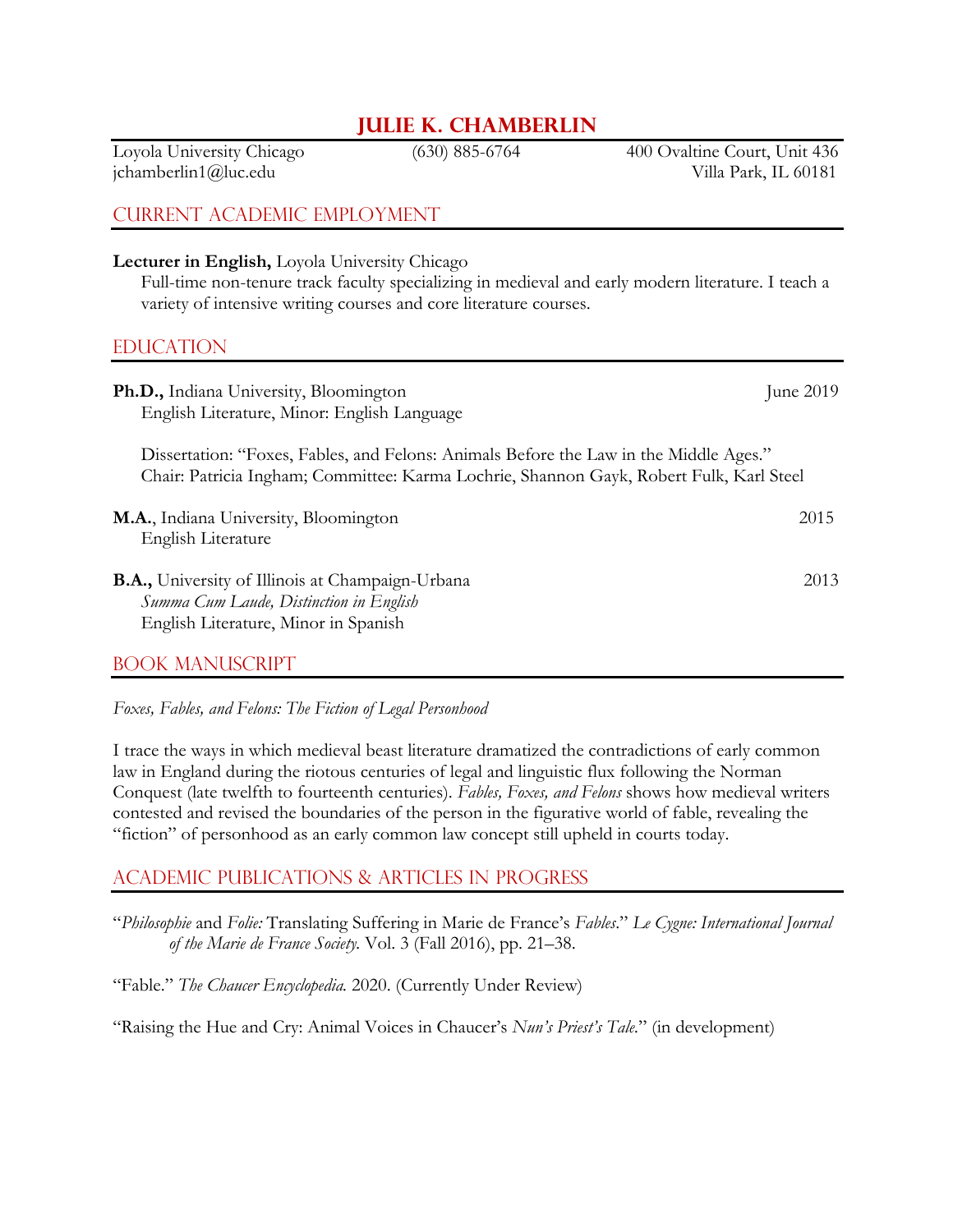## Invited Talks

| "Animals Before the Law: Medieval Fables and the Fiction of Legal Personhood."<br>Medieval Studies Center, Loyola University Chicago, Feb. 3, 2020      |             |
|---------------------------------------------------------------------------------------------------------------------------------------------------------|-------------|
| "Chasing Foxes, Fables, and Felons: A Year of Research at the Robbins Library"<br>Rossell Hope Robbins Library, University of Rochester, April 18, 2019 |             |
| <b>SELECTED HONORS &amp; AWARDS</b>                                                                                                                     |             |
| Fellowships                                                                                                                                             |             |
| Helen Ann Mins Robbins Dissertation Fellowship (University of Rochester)                                                                                | $2018 - 19$ |
| English Department Summer Fellowship (IUB, 2 years)                                                                                                     | 2018, 2014  |
| <b>Teaching Awards</b>                                                                                                                                  |             |
| Third Year Teaching Award (IUB English Department)                                                                                                      | 2017        |
| First Year Teaching Portfolio Award (IUB English Department)                                                                                            | 2015        |
| <b>Travel Awards</b>                                                                                                                                    |             |
| College Arts and Humanities Institute Travel Award (IUB)                                                                                                | 2019        |
| Shirley Cox Travel Award (Medieval Studies Institute, 2 years)                                                                                          | 2019, 2018  |
| College of Arts and Sciences Travel Award (IUB)                                                                                                         | 2018        |
| Carnegie Travel Award (IUB English Department)                                                                                                          | 2018        |
| Clifford Flanigan Memorial Travel Grant (Medieval Studies Institute, 2 years)                                                                           | 2017, 2016  |

# Panels & Conferences Organized

| "Body Politics and Bodies Politic"                                           |  |
|------------------------------------------------------------------------------|--|
| Panel Chair, International Congress on Medieval Studies, Kalamazoo, MI, 2019 |  |

*Force, Resistance, and Mercy: Violence in the Middle Ages* Co-Organizer, Medieval Studies Institute Symposium, Bloomington, IN, 2018

*Words Matter: Politics, Rhetoric, and Social Justice* Co-Organizer, Indiana University Interdisciplinary Conference, Bloomington, IN, 2017

"Law and Order: Language as Legal Authority" Panel Chair, Indiana University Interdisciplinary Conference, Bloomington, IN, 2017

*Uses of the Past: Cultural Memory in and of the Middle Ages* Co-Organizer, Medieval Studies Institute Symposium, Bloomington, IN, 2017

*Digesting (Dis)Courses: Taste, Appetite, and Consumption* Co-Organizer, Indiana University Interdisciplinary Conference, Bloomington, IN, 2016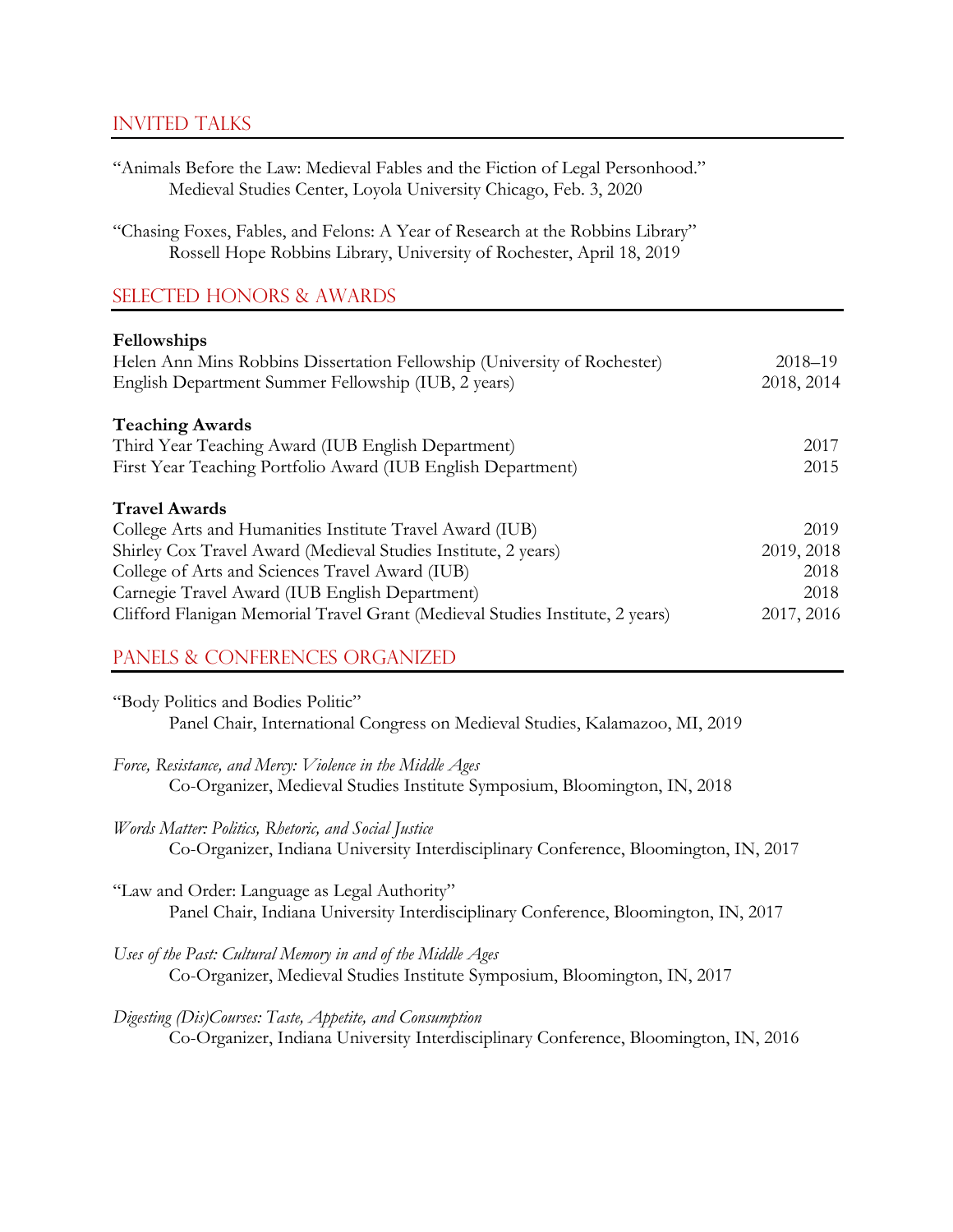## Conference presentations

- "Raising the Hue and Cry: Animal Voice and Resistance in *The Nun's Priest's Tale*" *The Chaucer Review* Sponsored Session*,* International Congress on Medieval Studies, Kalamazoo, MI, 2019
- "*Ful Louder*: The Power of Animal Voices in the Medieval Fable Tradition" Animal/Language Conference, Lubbock, TX, 2019
- "Posthuman Theory, Prehumanist Tradition: Legal Networks in the Middle Ages" New Chaucer Society Congress, Toronto, Canada, 2018
- "*Lawe, Trouthe,* and *Magyk Natureel:* Legal Networks in 'The Franklin's Tale'" Biennial London Chaucer Conference*,* London, U.K., 2017
- "The Hermeneutics of Choice and the Way We Do Theory Now" The Second Exemplaria Symposium*,* Austin, TX, 2017
- "Dual Loyalty as Heterotopia: Space and Gender in Marie de France's *Lanval*" International Congress on Medieval Studies, Kalamazoo, MI, 2016
- "*Lawe*, *Trouthe*, and *Magyk Natureel*: Human-Object Relations in "The Franklin's Tale" Method and the Middle English Text, Charlottesville, VA, 2016
- "Reassigning Vibrancy: Objects and Orality in *The Dream of the Rood*" Medieval Studies Institute Symposium, Bloomington, IN, 2015
- "Archiving Futures: Margaret Atwood's *The Handmaid's Tale*" Indiana University Graduate English Conference, Bloomington, IN, 2015
- "The Monstrosity of Beasts and Sinners in *Beowulf*: Issues in Translation" International Congress on Medieval Studies, Kalamazoo, MI, 2014
- "Plagiarism: Ethical Epidemic or Educational Failure?" Midwest Writing Center Association Conference, Skokie, IL, 2013

# Teaching Experience

#### **Instructor of Record**

*Exploring Shakespeare, Loyola University Chicago* Fall 2020 Core literature course on Shakespeare's sonnets and dramatic works. Course theme focuses on the continued resonance of Shakespeare's works today through adaptation and remediation, as well as critical literary approaches to interpreting the plays (one section)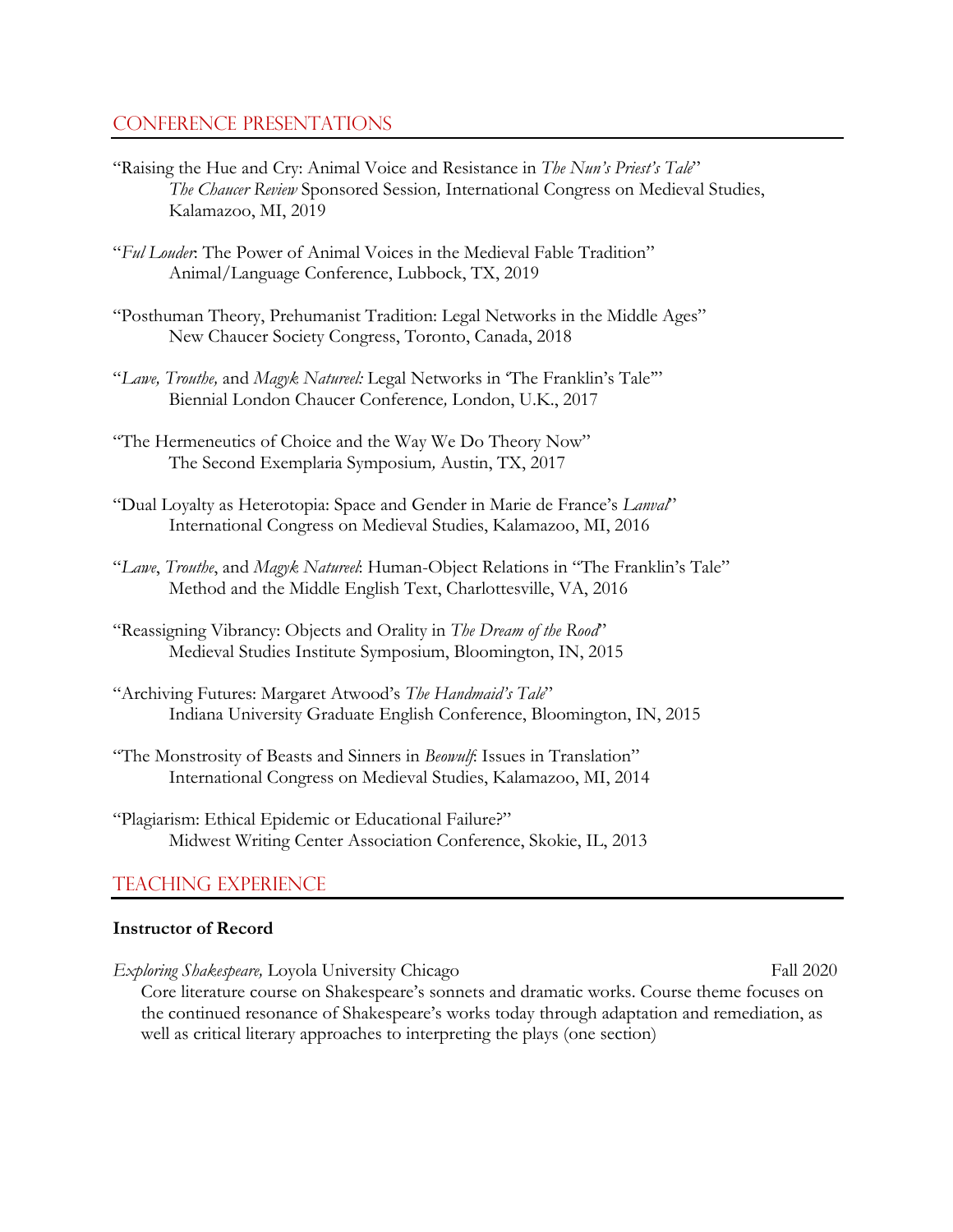*Interpreting Literature, Loyola University Chicago* Spring 2020 Introductory literature course with the theme: "Becoming (In)Human: Form and Transformation." Readings cover a selection of poetry, drama, and fiction from diverse authors, ranging in time period from medieval to post-modern (one section) *Business Writing, Loyola University Chicago* Spring – Fall 2020 Course covering rhetorical strategies for business communication, including resume and cover letter development, memos and professional correspondence, document design, and technical writing (two sections) *Writing Responsibly*, Loyola University Chicago Fall 2019 – Fall 2020 Composition course on the conventions of academic writing, including summary, analysis, synthesis, and developing a researched argument (four sections) *Composition II, Elmhurst College* **Spring 2020** Spring 2020 The second part of a two-semester composition course designed to increase student's familiarity with academic sources, library databases, recursive writing processes, and research strategies (one section) *Composition I, Robert Morris University* Spring 2020 An online 10-week adult writing course with a synchronous streaming-video meeting component. Students complete an autobiographical literacy narrative, a film review, create a podcast, and craft an argument about a current issue (one section) *Composition I, Elmhurst University* **Fall 2019** Fall 2019 The first part of a two-semester composition course focused on increasing students' writing fluency, reading and analyzing argumentative texts, and developing a recursive writing process (two sections) *Professional Writing*, Indiana University Bloomington Spring 2018 Course on analyzing rhetorical situations in a professional environment including research proposals, job applications, recommendation reports, and business correspondence (one section) *Online Reading, Writing, and Inquiry*, Indiana University Bloomington **Spring 2017** Synchronous online composition course; places emphasis on utilizing media resources and accessibility (one section) *Dystopia in Popular Culture,* Indiana University Bloomington Fall 2015–2016 Self-designed composition course focused around the question of "what makes a dystopia?"; accepted on a competitive basis by committee review (three sections) *Introduction to College Composition* (GROUPS), Indiana University BloomingtonSummer 2016, 2015 Summer intensive writing program intended to prepare students from disadvantaged backgrounds for college: instructor (one section, 2016); tutor (three sections, 2015) *Reading Writing and Inquiry* Fall 2014–Spring 2015 Composition course on analyzing academic texts, integrating secondary sources, and conducting university research (two sections)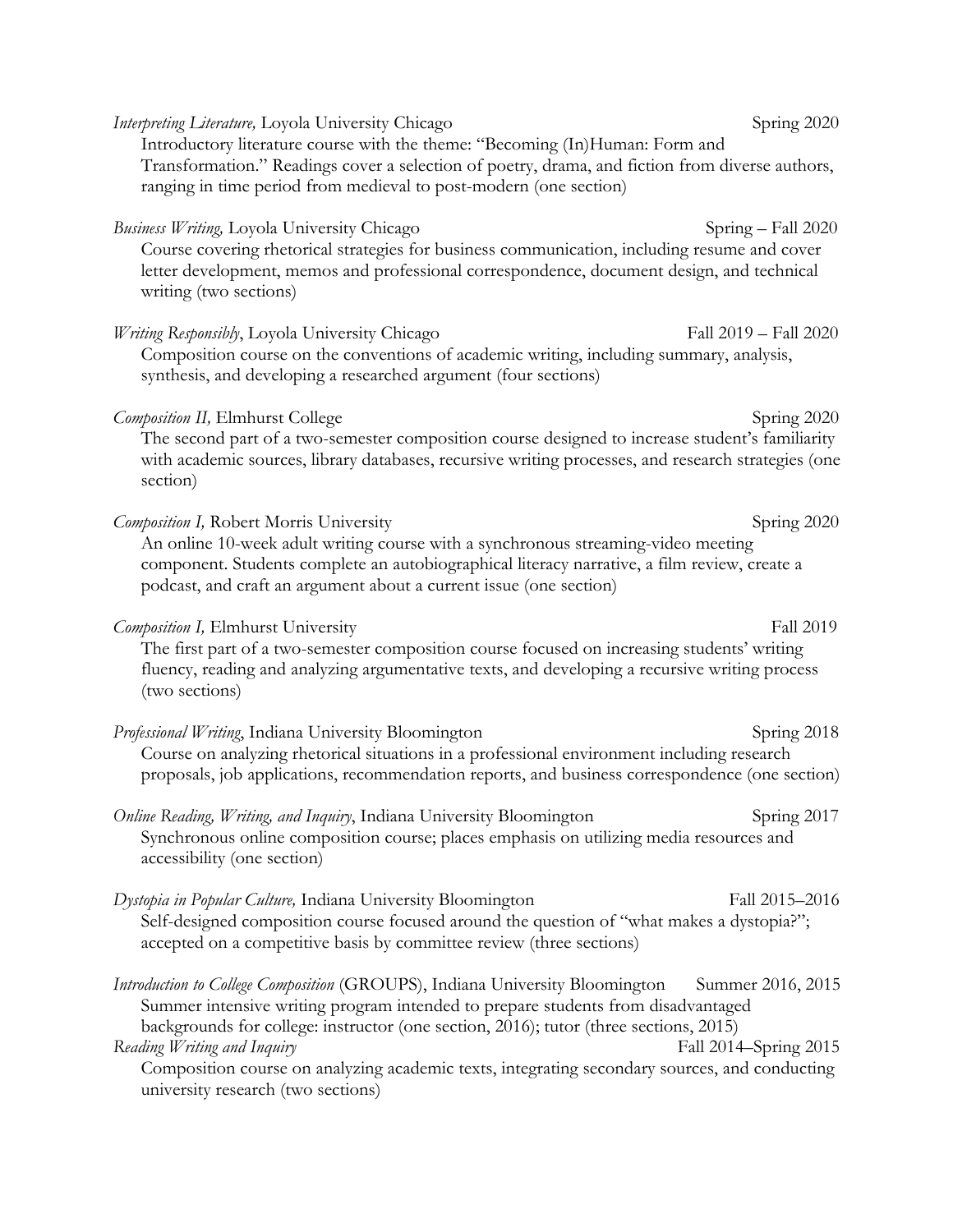#### **Teaching Assistant/Pedagogical Intern**

*Literary History I, Indiana University Bloomington* **Spring – Fall 2017** Early British literature survey course (two sections). Led lecturers and discussions on *Beowulf, Lais* of Marie de France, *Sir Gawain and the Green Knight,* Chaucer's *Canterbury Tales*, Shakespeare, and metaphysical poetry. Worked under both medievalist and Early Modernist professors. Developed my own syllabus and reading calendar and assisted with grading and lesson planning

*Introduction to Liberal Arts and Sciences,* University of Illinois at Urbana-Champaign Fall 2012 Course on critical thinking, academic professionalization, using media and university resources, and basic research techniques. Aided graduate instructors and professors in grading and lesson planning as part of a portfolio-building experience

# Academic-Adjacent Employment

#### **Medieval Studies Special Projects Assistant** Jan 2017–July 2019

*Medieval Studies Institute, Indiana University* 

Managed publicity, co-organized events, updated website and social media, and designed advertising materials for the Medieval Studies Institute

#### **Research Assistant Summer 2017**

Professor Karma Lochrie*, English Department, Indiana University Bloomington* Assisted Professor Lochrie in compiling and organizing research for her contribution to an edited volume on John Gower

#### **Online Composition Course Research Design Team** Summer 2016

*English Department, Indiana University* 

Received funding to develop digital course materials and media assets for a new online composition program

#### **Prospective Student Coordinator**  $\frac{1}{2}$  Spring 2015

*English Department, Indiana University*

Organized campus visits for prospective students in the English Ph.D. Program. Coordinated meetings with faculty, administrators, and current graduate students, and answered prospective student queries about the program

#### **Writing Tutor**

*Writer's Workshop, University of Illinois* 2012–13

Tutored undergraduate students in the composition and revision of essays, applications, creative pieces, and other academic writing in one-on-one sessions

## Departmental Service

#### **Graduate Student Advisory Council (GSAC) Representative** 2015–2017

*English Department, Indiana University*

Advocated for graduate student interests, organized an interdisciplinary graduate student conference in the spring, and facilitated community outreach and fundraising events